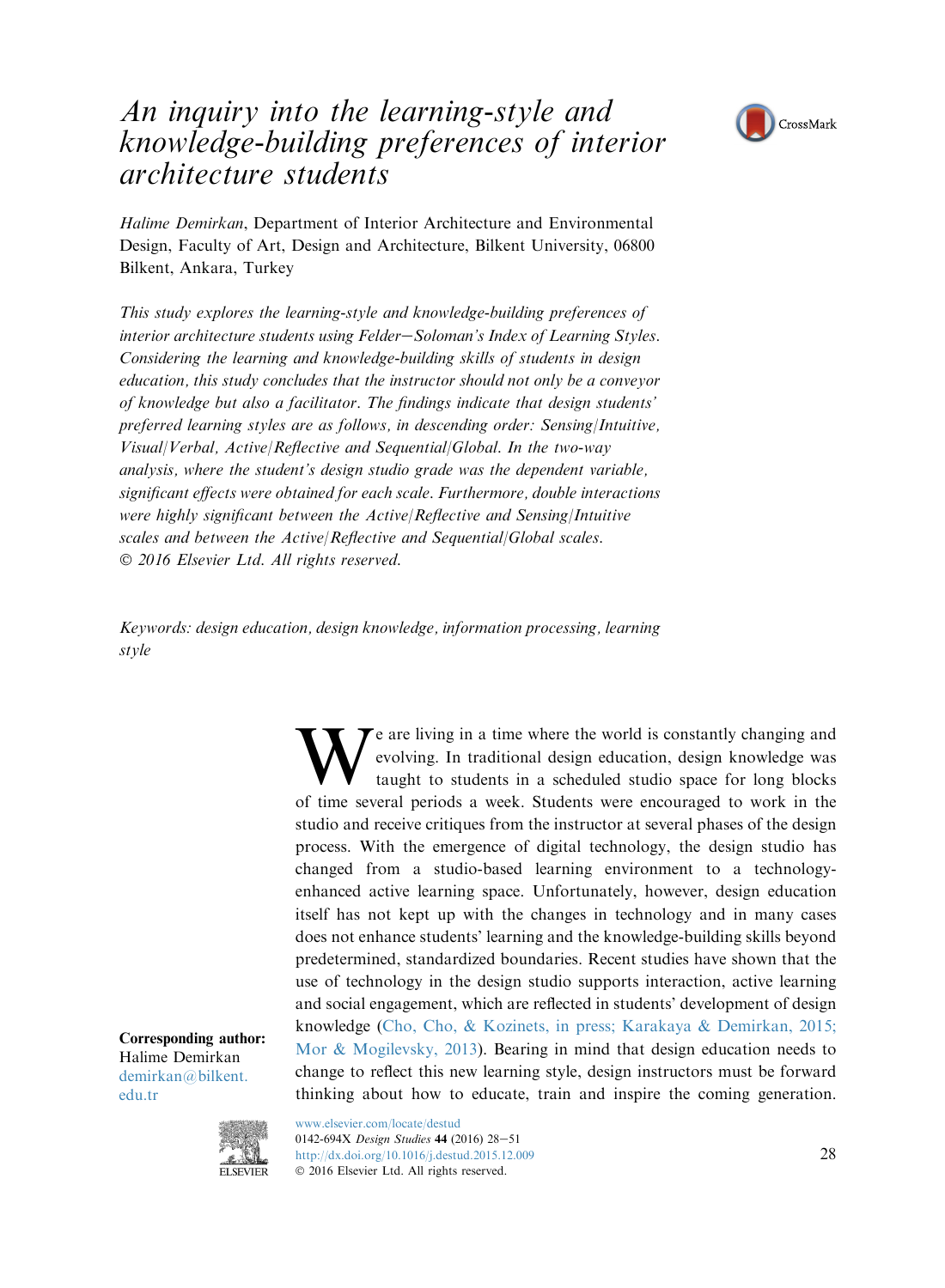Considering the learning and knowledge-building skills of students in design education, the instructor should not only be a conveyor of knowledge but also a facilitator, encouraging students to develop their academic and artistic skills.

The design process is comprised of strategies to determine a solution(s) to a problem. Therefore, the design process should ensure that the correct problem is being solved. In the design process, information processing and decision making is very intensive in the conceptual design phase, as a consequence of generating and evaluating alternative ideas. An epistemological and methodological approach guides the designer to capture, describe, prioritise, act and evaluate alternative design solutions (Demirkan, 2015). Therefore, it is important that methods and knowledge are linked in designers' cognitive strategies. During the design process, the designer constructs a conceptual model of an artifact by abstracting knowledge from previous experiences and information stored in his or her memory. These conceptual representations are linked both with external forms of knowledge, as sketches or architectural drawings, and with internal representations of the model, as visual imagery. Studies have shown that people have different ways of receiving and processing information (Litzinger, Lee, Wise, & Felder, 2007; Smith & Kolb, 1996), and previous researches confirm that this also applies to students going through the design process (Carmel-Gilfilen, 2012; Demirkan & Demirbas, 2008; Kvan & Yunyan, 2005). Incorporating learning styles in design-studio instruction may make learning easier and lead to better student performance.

This study investigates the learning-style and knowledge-building preferences of today's interior architecture students in the design studio. The findings are expected to provide a better understanding of how to expand the design studio as a high-performing and technology-rich learning space.

## 1 Previous studies related to learning styles in design education

Learning in design is an internal process that is different for each student. A student's preferred method for receiving information in any learning environment is his or her learning style. As evident from the literature, various learning-style models are employed in design education. The most common models are the Myers-Briggs Type Indicator (MBTI) (Durling, Cross, & Johnson, 1996; Russ & Weber, 1995), Kolb's Learning Style Inventory (K-LSI) (Carmel-Gilfilen, 2012; Demirbas & Demirkan, 2003, 2007; Demirkan & Demirbas, 2008; Kvan & Yunyan, 2005; Newland, Powell, & Creed, 1987; Tucker, 2007, 2009) and Felder-Soloman's Index of Learning Styles (ILS) (Demirkan & Demirbas, 2010; Felder & Spurlin, 2005; Mostafa & Mostafa, 2010). One of the main motivations behind such models is to identify characteristics of preferred learning styles. Once identified, learning